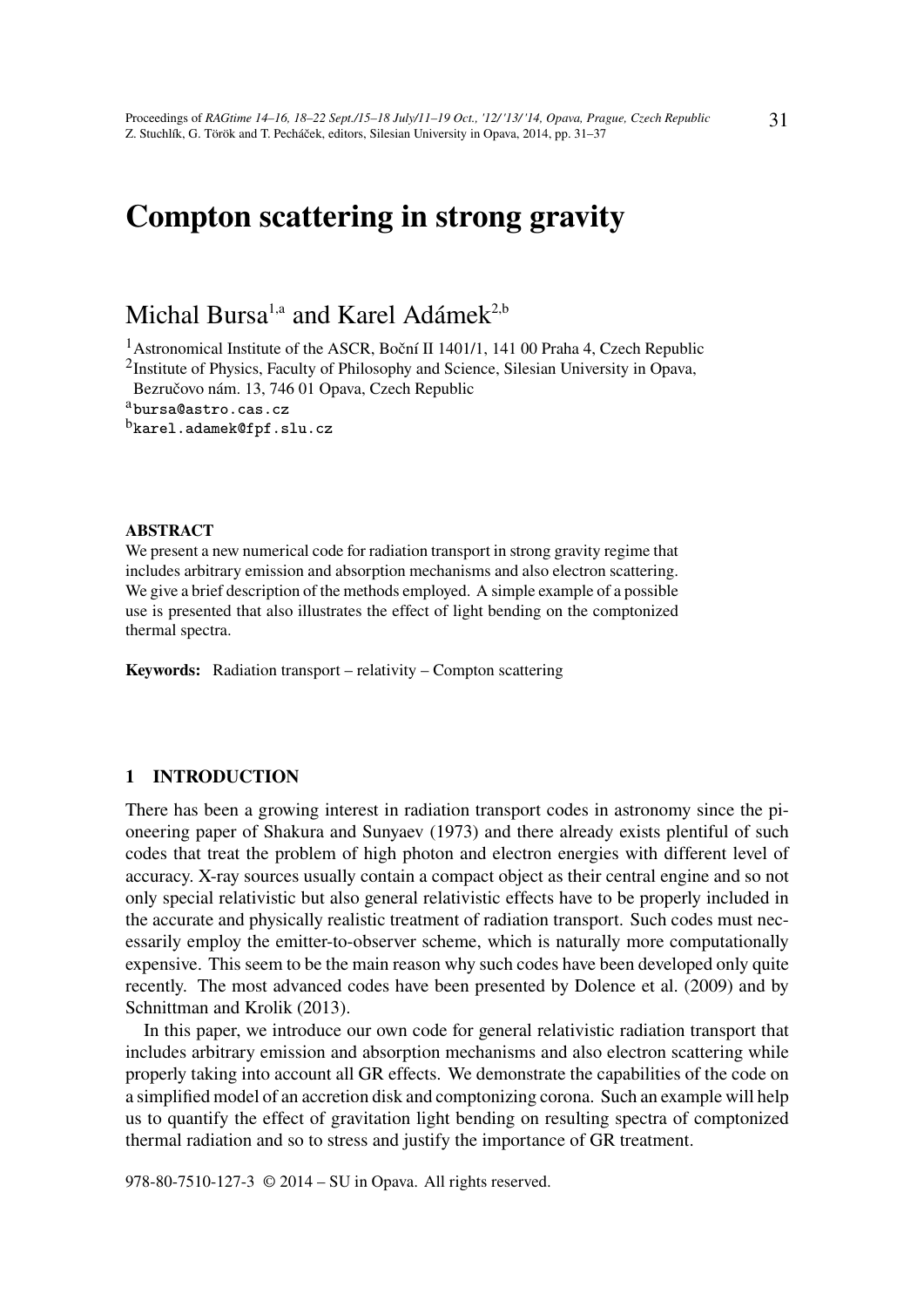## 32 *M. Bursa, K. Adámek*

#### 2 PHOTON GEODESIC MOTION

Motion of photons in the Kerr spacetime can be solved for using several approaches. For instance, the geodesic equation can be numerically integrated to find a photon trajectory (e.g. Dovčiak et al., 2004), or one can proceed using Hamilton equations (e.g. Schnittman and Bertschinger, 2004) or one can write down the equation of motion and try to find a solution to it, which is possible in terms of elliptic integrals (e.g. Li et al., 2005).

Following Carter (1968), Bardeen et al. (1972) and Merloni et al. (1999), we can write down equations of motion for a photon in a separable form. In Boyer–Lindquist coordinates, where we employ a substitution of  $m = \cos \theta$ , they look like

$$
\rho^2 \frac{dr}{d\lambda} = \pm \sqrt{R(r)}\,,\tag{1a}
$$

$$
\rho^2 \frac{d\theta}{d\lambda} = \pm \sqrt{M(m)}\,,\tag{1b}
$$

$$
\rho^2 \frac{d\varphi}{d\lambda} = -a + \frac{l}{1 - m^2} + \frac{a}{\Delta} (r^2 + a^2 - a l) , \qquad (1c)
$$

$$
\rho^2 \frac{dt}{d\lambda} = -a^2(1 - m^2) + a l + \frac{r^2 + a^2}{\Delta}(r^2 + a^2 - a l),\tag{1d}
$$

where

$$
R = (r2 + a2 - al)2 - \Delta((l - a)2 + Q),
$$
\n(2)

$$
M = Q - \frac{l^2 m^2}{1 - m^2} + a^2 m^2,
$$
\t(3)

$$
\Delta = r^2 - 2r + a^2,\tag{4}
$$

$$
\rho^2 = r^2 + a^2 m^2 \tag{5}
$$

and  $q = Q/E_{\infty}^2$  is scaled Carter's constant,  $l = L_z/E_{\infty}$  is conserving angular momentum about the black hole *z*-axis.

With the help of above equation the photon trajectory can be directly calculated if we know the initial conditions, *i.e.* a point on the trajectory and the direction of the photon. As an example, we can think of a photon that has been emitted from the surface (photosphere) of an accretion disk. If photons are emitted isotropically, we can randomly choose the initial direction at a given place, calculate photon's 4-momentum and constants of motion and iterate numerically Eq. (1). We will describe the exact procedure in Section 5.

#### 3 COMPTON SCATTERING

If photons have to propagate through a non-empty environment, they may encounter collisions with other particles. In astrophysics, the most relevant process of this type is a collision of a photon with a (quasi-)free particle, usually with an electron. Such a process is called Compton scattering after Arthur Holly Compton who observed it for the first time in 1923 while scattering X-ray photons on stationary electrons (Compton, 1923). This experiment played an important role in persuading physicists that light can behave as a stream of particle-like objects (quanta) whose energy is proportional to the frequency. Eventually, Compton earned Nobel Prize for his discovery five years later.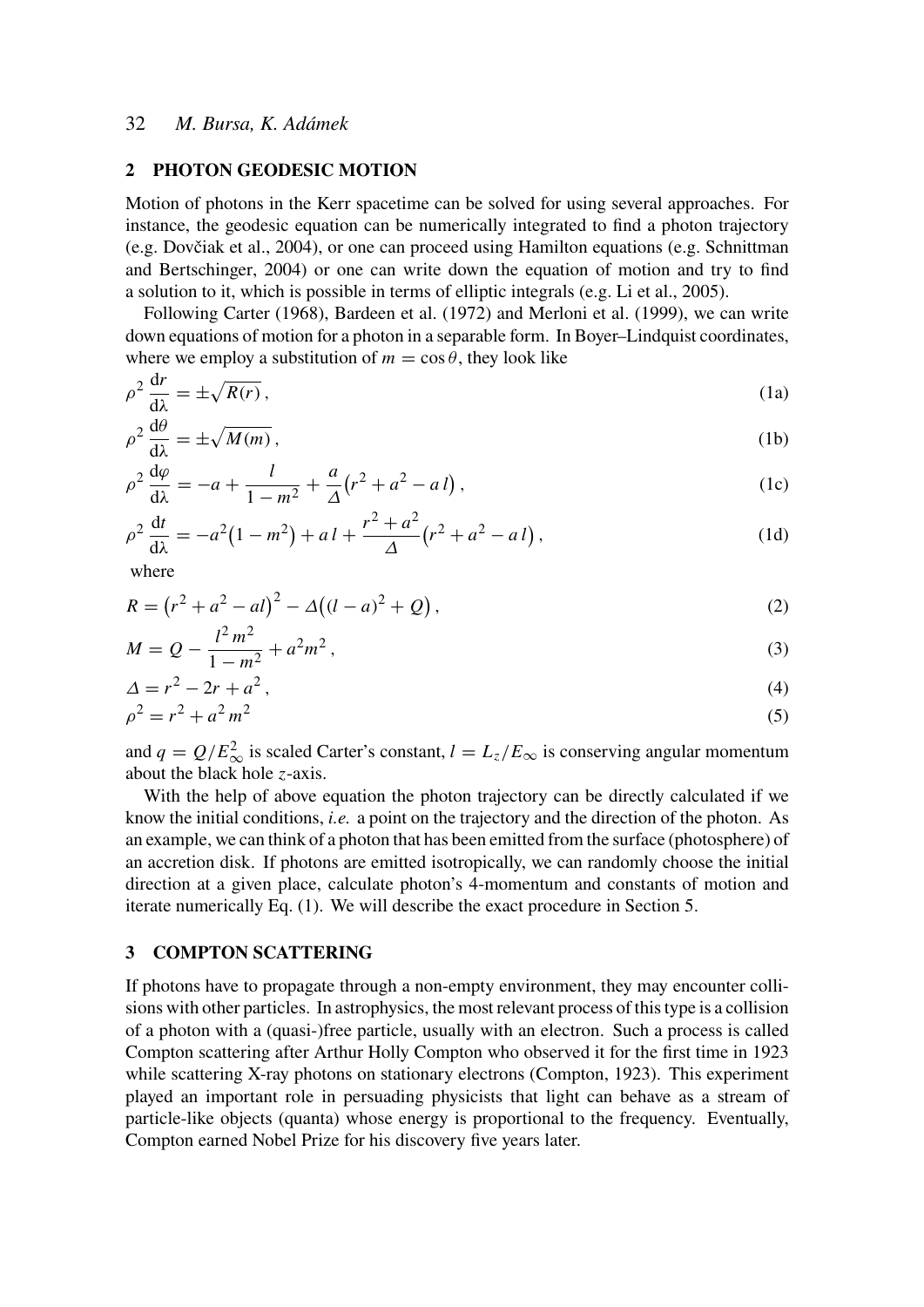Often, the term Compton scattering is used to describe the original process in which an energetic electron scatters off an electron at rest. However, an opposite situation may happen as well: a lower energy photon is scattered to higher energy by a relativistic electron. This process is refereed to as Inverse Compton scattering and it is of great importance in astrophysics. However, as basically both processes share the same mechanism, we are using the term Compton scattering for both throughout this paper.

The energy of the photon after the scattering event is different from its initial energy, because some of it is exchanged with the electron. The ratio of photon energy after and before the collision is

$$
P(E_{\gamma}, \theta) = \frac{1}{1 + (E_{\gamma}/m_{\rm e}c^2)(1 - \cos\theta)},
$$
\n(6)

where  $E<sub>y</sub>$  is the original photon energy before collision,  $m<sub>e</sub>$  is mass of an electron and  $\cos \theta$  is the scattering angle, which itself is given by Klein–Nishina differential crosssection formula. For incident photon energies much lower than the electron rest energy,  $\epsilon \ll m_e c^2$ , the energy-dependent Klein–Nishina formula can be replaced by a simpler Thomson approximation

$$
\frac{\mathrm{d}\sigma}{\mathrm{d}\Omega} = \frac{1}{2}r_0^2 \left(1 - \cos\theta\right),\tag{7}
$$

which does not depend on the photon energy. We should keep in mind that the photon momentum must be Lorentz-transformed to the electron rest frame, so if we have a distribution of thermal electrons, there is a factor  $\gamma$  that modifies the photon's energy in the frame of the electron. Still, if we consider initial photons with energy  $\leq 1$  keV and  $\leq 10^8$  K electron temperature, Thomson approximation can be used safely.

#### 4 COMPGR

In this article, we are introducing a new code, COMPGR, that is capable of calculating effects of Compton scattering in the regime of strong gravity.

COMPGR combines two existing codes, a code for Compton scattering COSMOC (Adámek and Bursa, 2014) and a code for relativistic ray-tracing SIM5 (Bursa et al., 2004), in a readily usable package. COMPGR finds its use in situations where it is necessary to accurately compute comptonization effects on radiation in a close vicinity of a black hole, where strong gravitational light bending causes photons to follow curved geodesic trajectories.

The code generates photons according to the specified geometry and distribution and those are then propagated along geodesics based on their initial conditions. At each step of the trajectory, the total optical depth to scattering along the travelled path is increased by

$$
d\tau = \kappa_{es} \, \rho \, dl \tag{8}
$$

and the probability of scattering is evaluated as

$$
P_{\rm SC} = 1 - e^{-\tau} \tag{9}
$$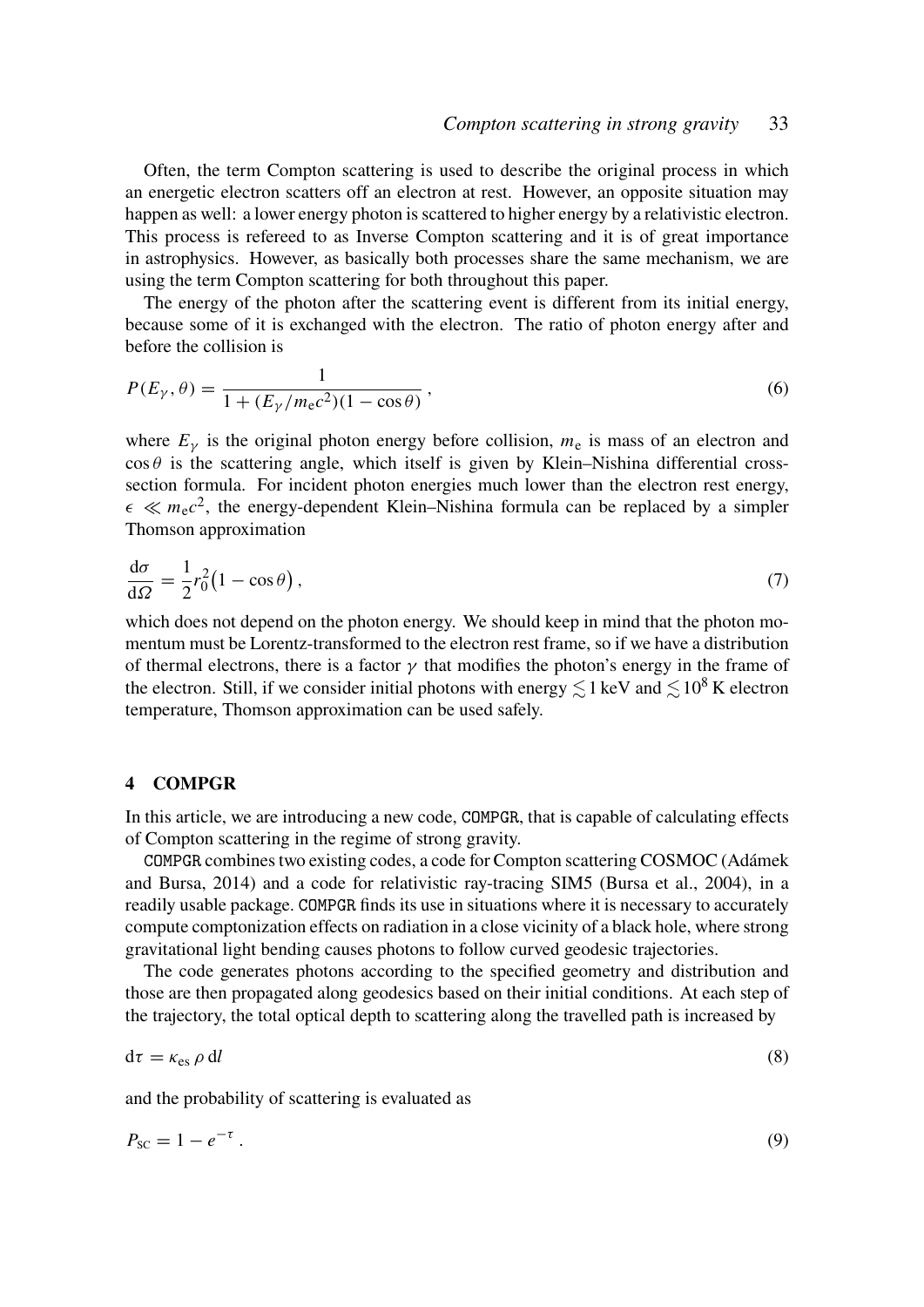### 34 *M. Bursa, K. Adámek*

When the photon does scatter off an electron, we make a coordinate transformation from coordinate basis to fluid local rest frame (LRF). In LRF we determine the temperature of the fluid and corresponding electron energy distribution. This gives us particular electron velocity and direction and after transforming into the rest frame of the electron, we perform the scattering calculation. The electron velocity is taken from isotropic Maxwell–Jüttner distribution (Jüttner, 1911)

$$
f_{\rm MJ}(\gamma) = \frac{\gamma^2 \beta}{\theta_T \, \mathrm{K}_2(1/\theta_T)} \exp(-\gamma/\theta_T) \,,\tag{10}
$$

where  $\gamma = (1 - v^2/c^2)^{-1/2}$ ,  $\theta_T = kT/m_e c^2$ , and K<sub>2</sub> is modified Bessel function. After we determine new photon energy and direction, we make a back-transformation from electron rest frame to LRF and from LRF to the coordinate frame, we update photon momentum and constants of motion and the photon is followed along the new trajectory until it scatters again or until it either escapes sufficiently far or hits the black hole or is destroyed by some other means depending on the physical setup.

The code can also handle optically thin emission and absorption, such as bremsstrahlung or synchrotron. In the fluid rest frame, the radiation transport equation is

$$
\frac{\mathrm{d}I_{\nu}}{\mathrm{d}l} = j_{\nu} - \alpha_{\nu} I_{\nu},\tag{11}
$$

where dl is the path element and  $I_{\nu}$ ,  $j_{\nu}$  and  $\alpha_{\nu}$  are respectively the specific intensity, emissivity and absorption of the fluid that are given by the specific radiation process. The emission and absorption processes are integrated along the photon path so that the intensity of a particular photon bundle is updated at each step.

#### 5 EXAMPLE

We demonstrate the code on a simple example of a thin Shakura–Sunyaev-type accretion disk that is surrounded by a optically thin hot corona. We employ a very simple physical setup that shall demonstrate the effect of light bending on the scattered spectra.

In the case of an accretion disk surrounding a black hole the disk produces a thermal spectrum with typical energy of few kiloelectronvolts or less (depending on the mass of the black hole). The lower energy photons emitted from the disk surface are scattered to higher energies by relativistic electrons in the surrounding corona. This effect is believed to cause the power law component observed in X-ray spectra of accreting black holes.

In this numerical experiment, we use a non-rotating Schwarzschild black hole with an accretion disk around it. The disk has a standard inner edge at 6*M* and we will use a power-law temperature profile  $T = T_0 r^{-3/4}$  for it (flux  $F(r) \sim r^{-3}$ ), where  $T_0$  is fixed at 3 keV.

In addition, there is a radial and spherically symmetric wind with constant temperature  $T_e = 10^8$  K, constant *M* and constant radial velocity  $v_e = 0.1 c$ . In our simplified setup, the wind originates from the black hole, but more realistically we can imagine a wind that is fed by the material from the disk. Density of the wind decreases with radius as

$$
\rho = \frac{\dot{M}}{4\pi r^2 v_e} \,. \tag{12}
$$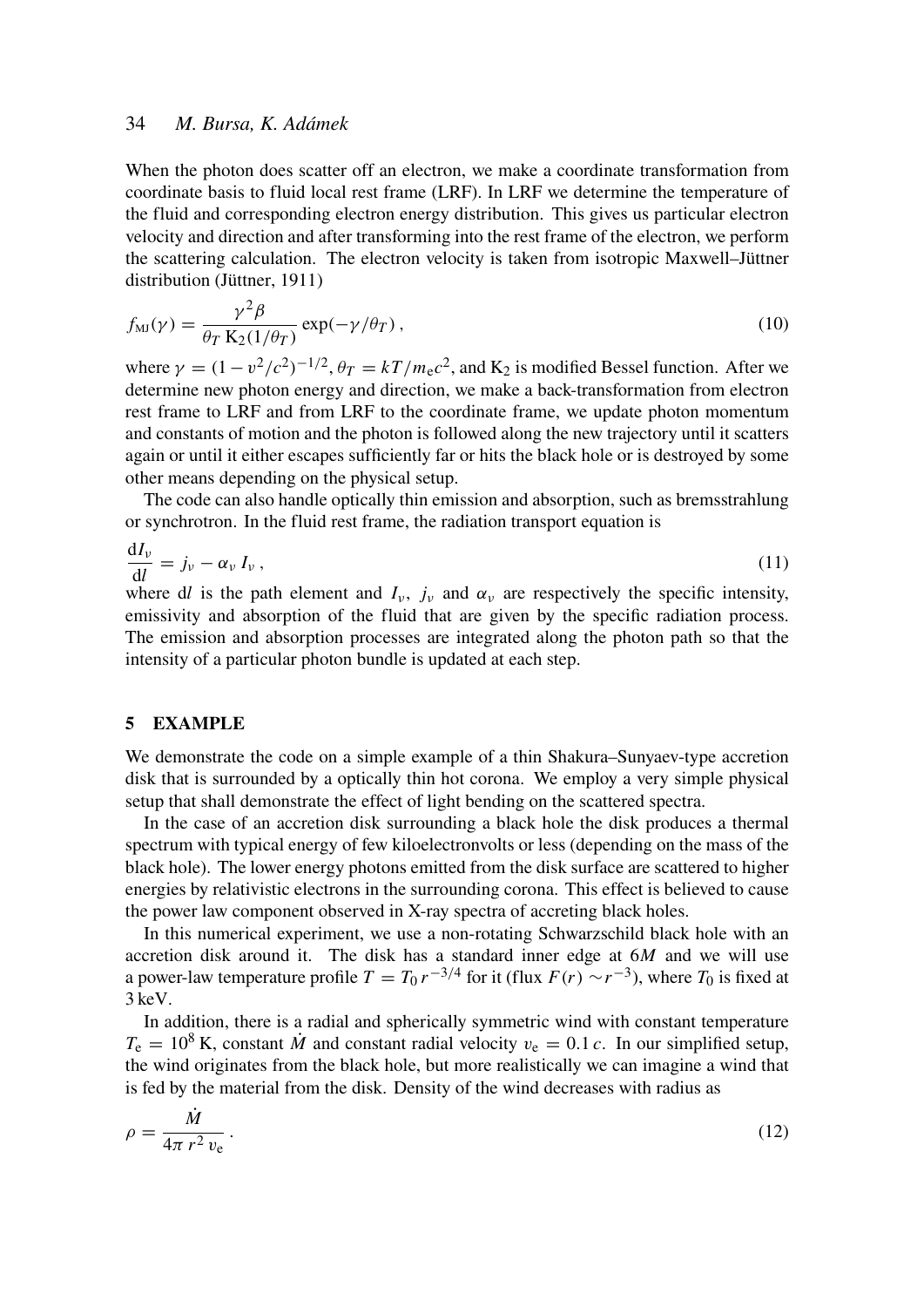The total optical depth of the wind along the line of sight is

$$
\tau = \int_{r_0}^{\infty} \rho \,\sigma_{\rm T} \,\mathrm{d}r \,,\tag{13}
$$

which combined with the previous expression gives the density

$$
\rho = \frac{r_0}{r^2} \frac{\tau}{\sigma_{\rm T}} \tag{14}
$$

simply as a function of radius and total optical depth.  $r_0$  is the radius of the wind base, that is of the black hole horizon in our case,  $r_0 = 2M$ . Photons are scattered in the wind, but we assume that after 10 such events the photon is lost (it is likely to be absorbed by an ion).

To illustrate the effect of light bending, we perform two simulations for each setup: one uses full GR with geodetic photon trajectories, in the second one we follow the photon path along straight lines in the original direction of emission while preserving other GR effects. True photon geodesic motion has been described in Section 2. In the simulation, where we assume straight photon paths, we replace Eq. (1) by its limit version for  $M = a = 0$  and we solve it. That way, we can follow the marked direction of emitted photon as it would go through a flat spherically symmetric space until the trajectory escapes far enough from the black hole, ends up in the black hole, ends up in the disk, or we encounter a scattering event in corona. No other changes are made and the scattering, *g*-factor evaluation, etc., still use standard Kerr metric and GR formalism, so we can say that the the eventual difference in results is solely due to photons taking bended or straight paths.

What can we expect? When the corona is not considered and photons travel from the disk to the observer freely without any scatterings, we expect the 'flat' spectrum to be identical to 'GR' spectrum at lower energies that are contributed by photons coming from cooler outer parts of the disk, where relativistic effects do not play much role. At higher energies, on the other hand, we expect the 'flat' spectrum to be slightly harder than the 'GR' spectrum simply because the photons come from the disk to the observer, who has a fixed inclination of 60°, on average at slightly more grazing angles than it is the case in GR, where light bending effect allows for escaping angles nearly parallel to the disk normal from parts of the disk. Larger emission angles mean larger Doppler boost and thus the spectrum should harden. The corresponding two spectra ('GR' and 'flat') are compared in Fig. 1, where the difference due to light bending can clearly be seen.

With corona present, we eventually expect the difference to go in the opposite direction – the 'flat' spectra should be softer as the corona becomes optically thicker. The density of the corona decreases with square of the distance from the black hole, so the largest scattering probability is very close to the black hole. If photons follow true GR geodesics they feel the 'attractive force' of the black hole's gravity and the strongly bended trajectories cause photons to stay around the black hole longer then it is the case for 'flat' photons that do not feel such effect. Again, that acts mostly on the most on energetic photons coming from inner parts of the disk that have more chances to upscatter and harden the 'GR' spectra. Figure 2 shows how the spectrum evolves with increasing optical depth  $\tau = 1$ ,  $\tau = 5$  and  $\tau = 10$ . When the optical depth is too high and the corona is largely optically thick, the difference in the two spectra should diminish.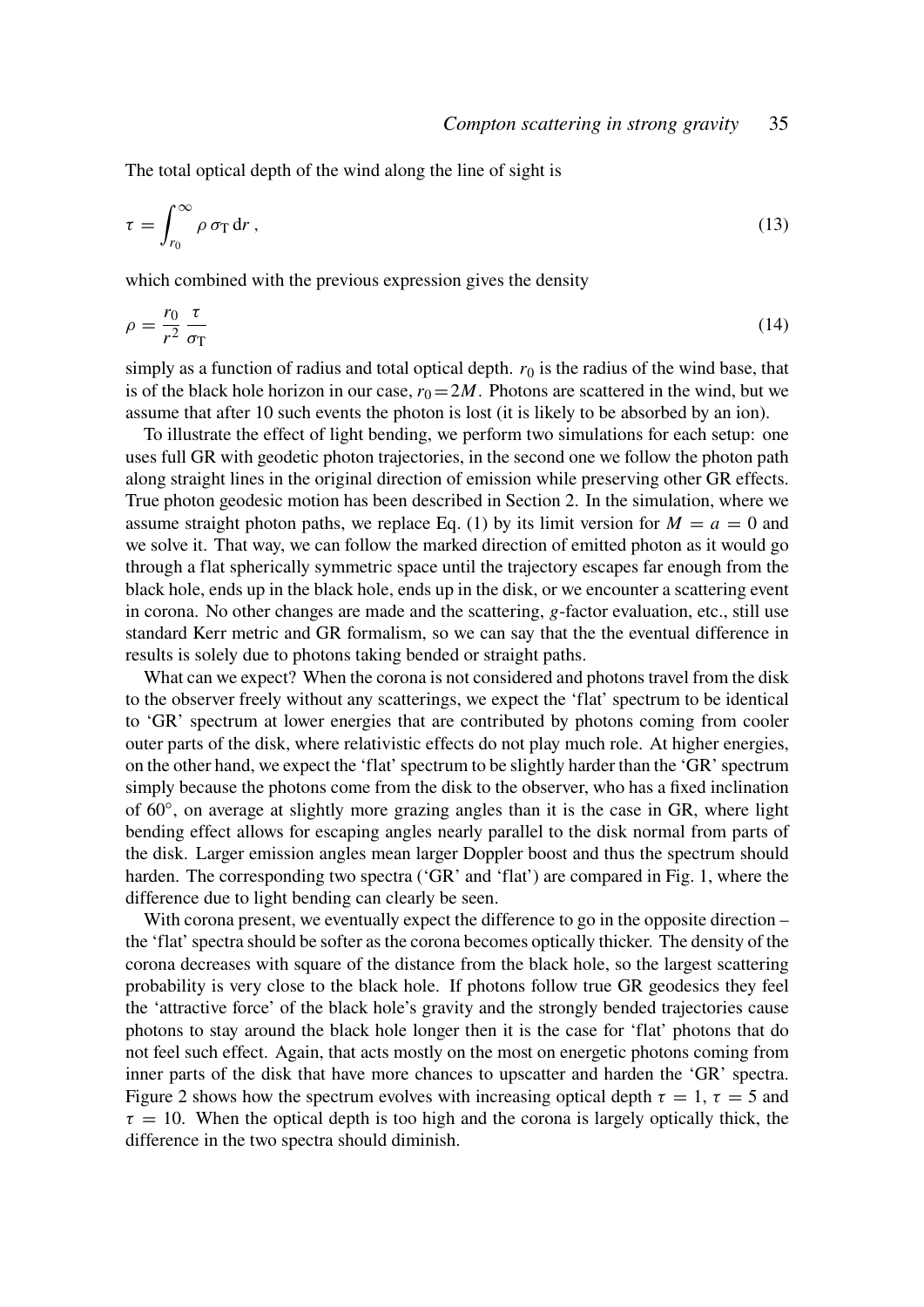

Figure 1. Observed spectra when no corona is assumed. Photons travel from the disk to the observer freely without any scatterings. Solid line represents the *true* spectrum with all GR effects taken account properly. Dashed line shows how would the spectrum look like if there was no relativistic light bending and photons were following straight lines as in a flat space (all other GR effects are preserved).



**Figure 2.** Observed spectra (*lines in bold black*) for total optical depths  $\tau = 1$  (*left*),  $\tau = 5$  (*middle*) and  $\tau = 10$  (*right*). Gray lines show the spectra from Fig. 1 without corona for reference. Corona temperature is  $10^8$  K and its density decreases with square of radius.

## 6 SUMMARY

We have presented a new numerical code, COMPGR along with some technical details behind its treatment of general relativistic radiation transport. Its capabilities include namely Compton scattering with proper treatment of geodesic photon propagation between collision events and as such it finds its use in setups involving scattering regions close to a black hole, where gravitational effects on light propagation play a strong role.

We have demonstrated the importance of GR effect on the simple example of scattering soft thermal photons in the radial wind of hot electrons. The results clearly justify the need for a proper GR treatment of radiation transport.